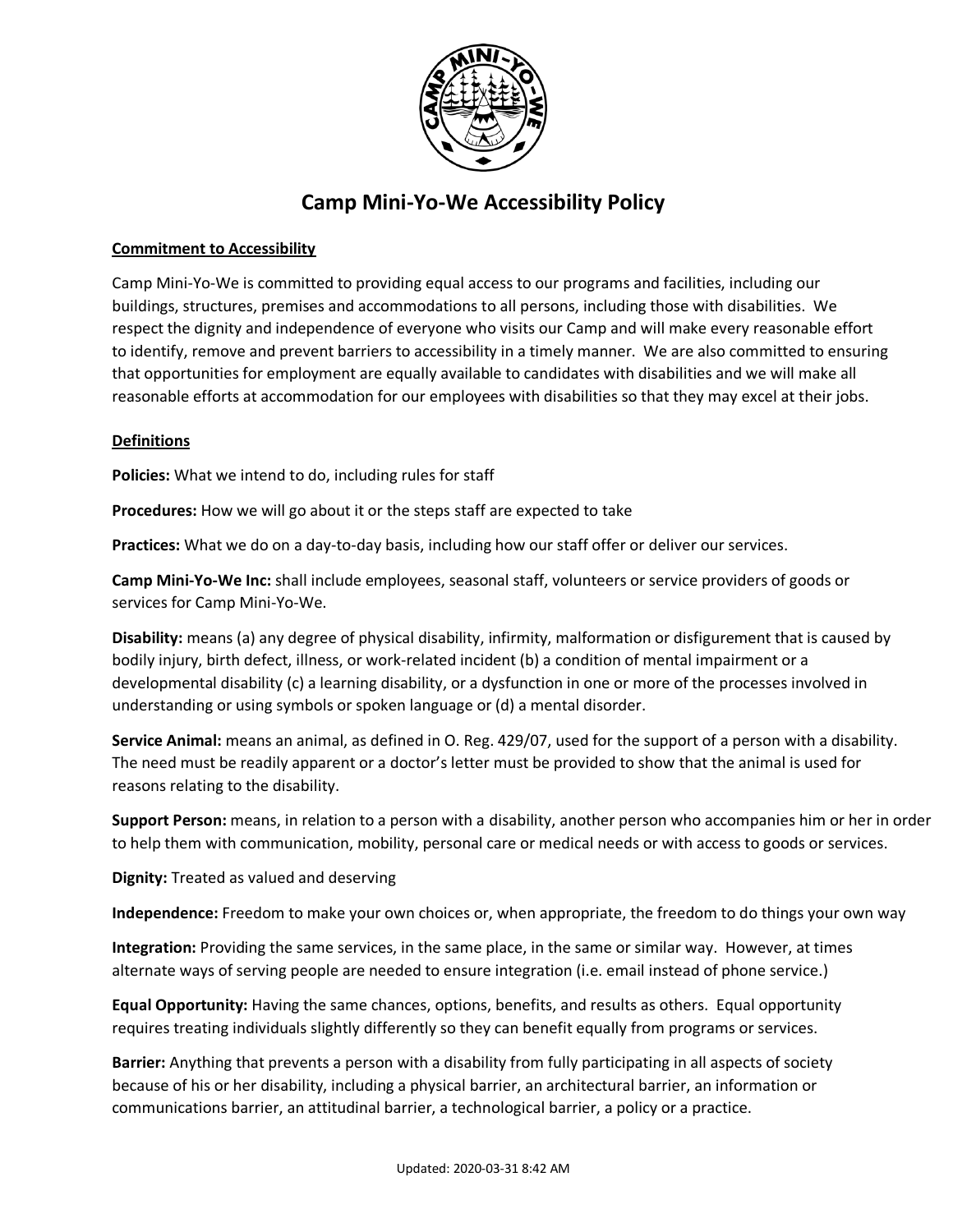## **Applicability**

This policy applies to Camp Mini-Yo-We (MYW) Inc., as defined above.

#### **Client Accessibility Plan**

**Accessibility:** Camp Mini-Yo-We shall ensure that our services are provided in a manner that respects the dignity and independence of persons with disabilities, and we will use all reasonable efforts to allow them to fully participate with others using our facilities. Where there are currently barriers to this goal, we will work with the affected individuals to develop plans that provide them with the opportunity to fully participate in our programs.

**Communication:** We will communicate with people with disabilities in ways that take into account their disability and provide training in communicating with people with disabilities to facilitate this.

**Assistive Devices, Service Animals and Support Persons:** We understand that people with disabilities may require the use of assistive devices, service animals and/or support persons to access Camp Mini-Yo-We's programs and services. Any restrictions under other regulations that may interfere with such assistance will be identified and Camp Mini-Yo-We will use reasonable efforts to make alternative options available to our guests.

- Assistive Devices (walkers, scooter, TTYs, Amplification Systems): We allow the use of assistive devices, however, at this time, we do not provide Assistive Devices. However, MYW Staff will be available to assist customers, as appropriate.
- Service Animals (guide dogs, hearing alert animals, seizure alert animals): Service animals will be allowed wherever the general public is allowed. A person with a disability accompanied by a service animal is permitted to enter the premises with the animal and to keep the animal with him or her unless the animal is otherwise excluded by law from the premises (kitchens, First Aid centre), or by other health and safety requirements. If they are excluded, Camp Mini-Yo-We will ensure that other measures are available to the person with a disability to obtain, use or benefit from our services.
- Support Persons: Support Persons will be allowed to accompany a person with a disability, wherever the general public is allowed. In some cases, we may require a support person in order to protect the person with the disability or others on the premises. At this time, Camp Mini-Yo-We does not provide support persons. For the Summer Camp program, external support persons may be permitted to accompany campers on a case-by-case basis, as approved by the appropriate Camp Director. Support persons will require a Police Check and Vulnerable Sector Check screening, and will be required to pay 50% of the regular fee. If approved, they will both be allowed to enter the premises and not be prevented from having access to each other. For Outdoor Centre Guests, where a fee is applicable and a support person is required by the guest with a disability, an external support person may be permitted to accompany a guest on a case-by-case basis, as approved by the group organizer and the Director. The support person will be required to pay 50% of the regular rate of fees in order to attend, and must meet the staff screening requirements of the group organizers.

**Notice of Temporary Service Interruptions:** In the event of a planned or unexpected disruption (such as scheduled maintenance procedures, or unexpected occurrences, such as power outages) to services or facilities, Camp Mini-Yo-We will notify the public promptly to ensure that our clients are aware of any such interruption and the impact that it may cause. The communication will include key information with respect to the reason for and duration of the interruption, and alternatives to the services being offered. Notices will be placed in relevant locations on our premises and, when appropriate, shall be placed on our website as well. In addition, any persons with disabilities who are on site will be notified of the disruption by a staff member or volunteer.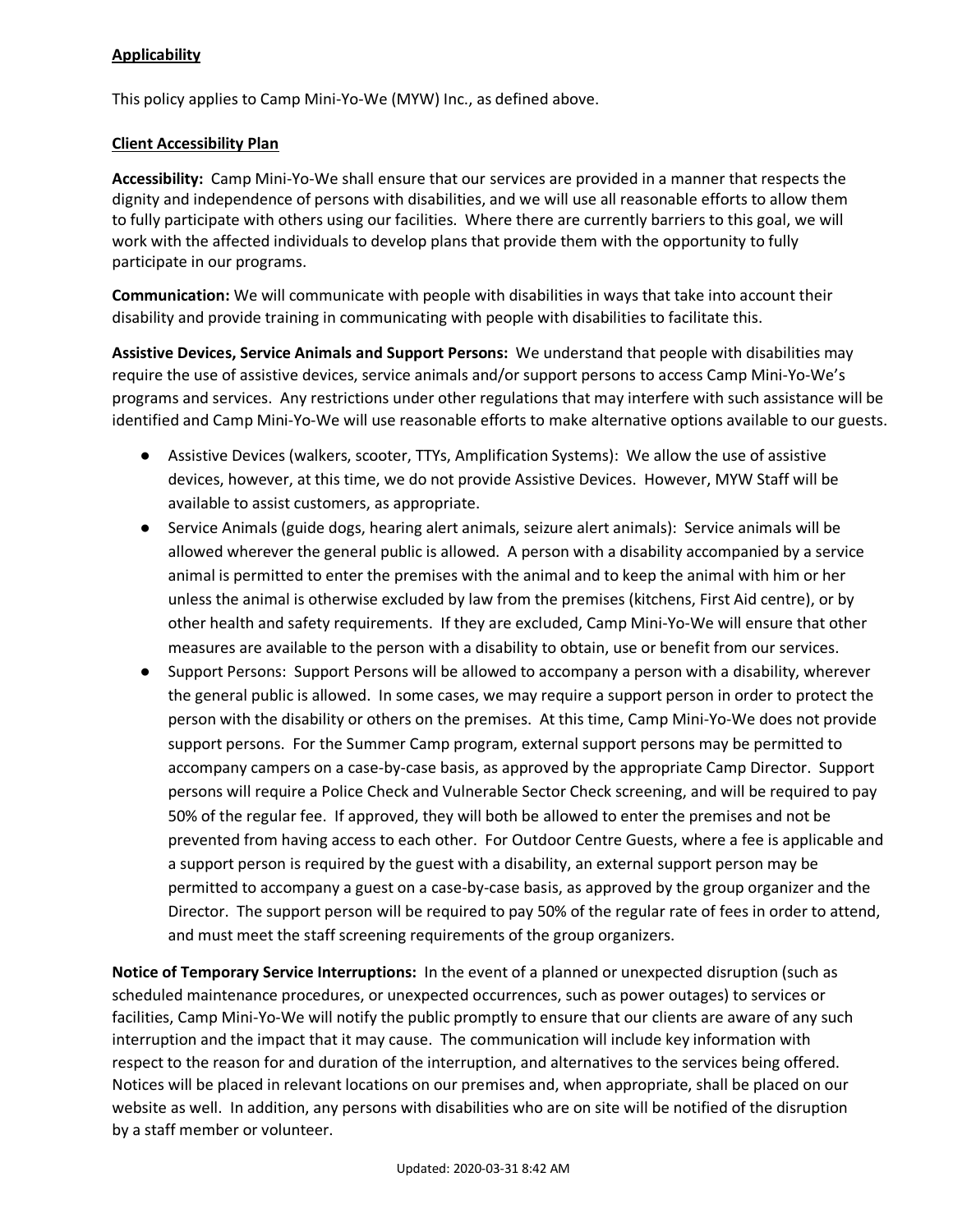**Training for Staff:** The AODA outlines the training requirements for all staff, volunteers, contactors and third parties that act on our behalf with respect to the policy, practices and regulations, and we will comply with such requirements. Training will be provided to current staff, and will be part of the regular orientation for all new staff. All staff will be trained, and the level of training received will be based on that position's level of interaction with the public. Records will be kept to verify that training has taken place, including dates of training and the individuals trained during each session. Training will include, but not necessarily be limited to:

- the purposes of the AODA and the requirements of the standards;
- interacting and communicating with people with various disabilities;
- interacting with people who use assistive devices, service animals and/or support persons;
- use of assistive devices and equipment associated with the services that we provide on our premises;
- how to handle those situations when a person with a particular type of disability is having difficulty accessing our goods and services.
- Additional training will take place when changes are made to our policy.

**Feedback and Suggestions:** Camp Mini-Yo-We regularly evaluates the level of service being offered to its guests. The most effective evaluation tool is the feedback received from guests and visitors. All comments and feedback will be reviewed by the appropriate staff and steps will be taken to determine the best way to address any issues brought forward in a timely fashion.

Feedback may be submitted in any manner, including in person, by telephone, in writing, or by delivering an electronic text, by email or on diskette. Anyone submitting a complaint about the level of accessibility available at the camp will receive a personal reply from a permanent staff member within two weeks of submission. The response will indicate the actions that Camp will take to resolve the complaint, and the manner of providing the response will take into account the person's disability.

Comments, questions, and feedback can be provided using the following contact information:

Email: info@miniyowe.com Phone: 705-385-2629 Fax: 1-705-385-2633 Address: 1878 Muskoka Rd 10 West, Port Sydney, ON P0B 1L0

**Availability of Documents:** All policies, procedures and regulations will be made available to the public upon request. Information will be posted on the Camp Mini-Yo-We's website (www.miniyowe.com), and documents will be available in the main office. When providing these documents to a person with a disability, the disability will be considered when determining the format in which the information is shared.

## **Human Resources Procedures**

**Employment Opportunities:** Camp Mini-Yo-We welcomes applications for employment from people with disabilities. All employment opportunities are posted on the Camp's website, where we identify that accommodation is available in our recruitment process. We also notify applicants who are selected for interview that accommodation is available and ask for notification of any accommodations that are necessary. If an applicant does request an accommodation, we consult them to ensure that appropriate accommodations are arranged, as befits their accessibility needs.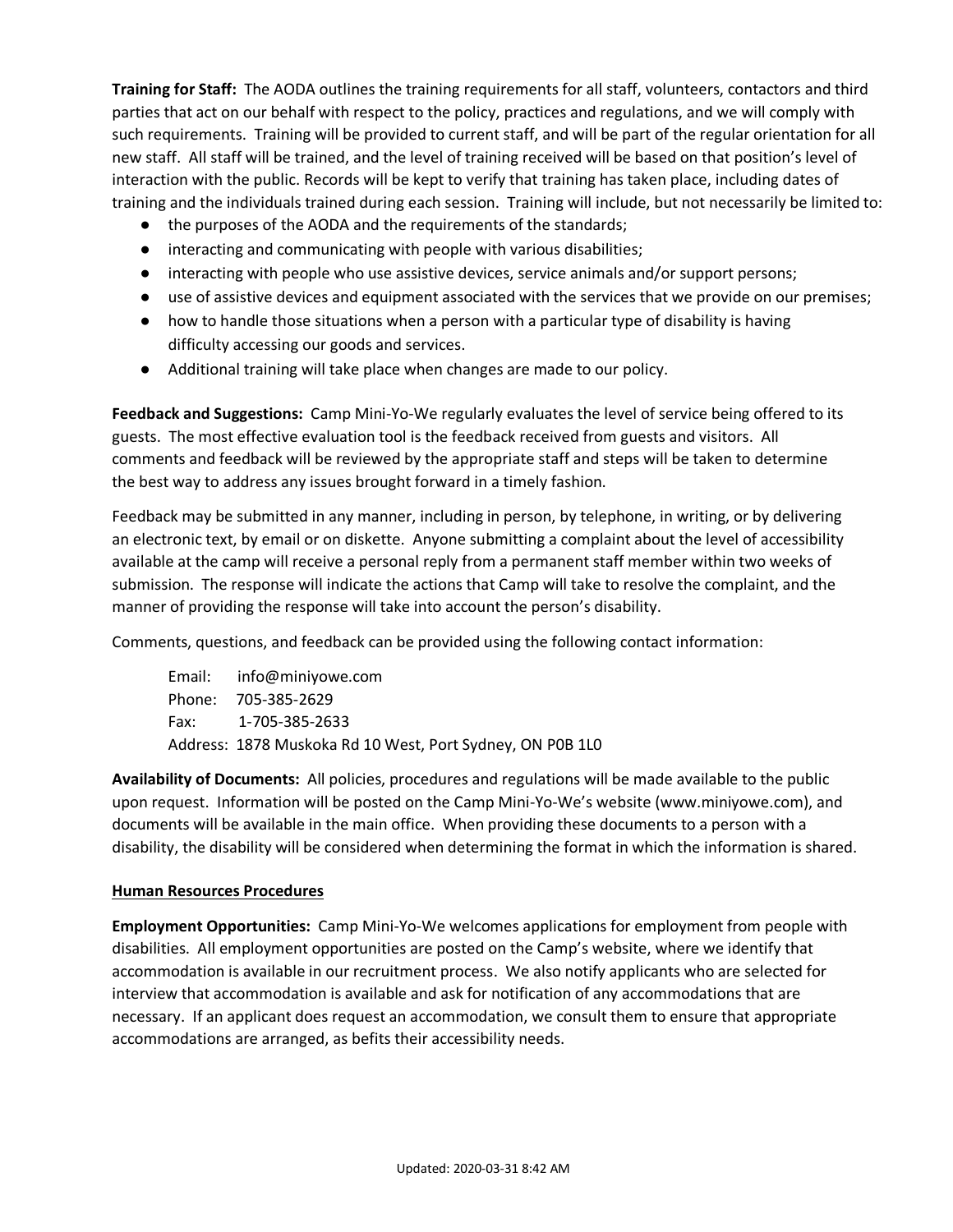Our letters of offer notify all selected candidates that we offer accommodation to people with disabilities and request that they notify us of their accommodation needs. We will work with them to provide the accommodations so that they can succeed in their roles, including accessible formats and communication supports. As part of our new hire orientation, we will inform our employees about job accommodation and other policies that support employees with disabilities.

**Workplace Communications:** We will provide workplace information in an accessible format if an employee asks for it. This includes information employees need to perform their jobs, general information that is available to all employees at work, and information for employees who may need accommodation in the case of an emergency.

**Accommodation Plans:** Any employee who requires accommodation shall be asked to work in cooperation with management to develop plans that are based on their individual needs. The employee requiring accommodation may request the assistance of any other employee in the accommodation plan development process. If an expert opinion is required to determine how best to meet the employee's needs, Camp Mini-Yo-We will bear the expense of the consultation. Should an accommodation constitute an undue hardship on the Camp, the employee will be informed of the reason in writing and, if required, in the format that best fits with their disability.

Only staff who need to be aware of the accommodations will be informed, and will only have access to pertinent information, thereby ensuring that care is taken to protect the employee's privacy.

Individual accommodation plans will include any information regarding accessible formats and communications supports provided, individualized workplace emergency response information, and any other accommodation that will be provided. Plans will be provided to the affected employee in the format that best takes into account their accessibility needs and will be reviewed every two years with the employee's participation.

**Performance Management:** We will take into account the accessibility needs of employees with disabilities, as well as individual accommodation plans, when applying our performance management process to evaluate performance and to provide coaching and feedback to employees, and in applying our career development and advancement processes to help them excel at their roles. When requested, information regarding promotions, training, and any other form of career development will be provided in a format that meets the needs of a person with disabilities.

**Workplace emergency response information**: If required by the employee because of a disability, we will develop a plan to provide individualized workplace emergency response information to that employee. With the employee's agreement, we shall provide the information to other staff who are designated to provide assistance to the disabled employee in an emergency. This plan will be developed in a timely manner and shall be reviewed if the employee changes jobs, and when the employee's accommodation plans or the Camp's emergency response plans are reviewed.

**Return to work process:** Camp Mini-Yo-We will support employees who are absent from work because of a disability to return to work on a modified basis, if required, taking into account the nature of the disability. The employee and management will meet together, using the appropriate means to do so, identify the accommodation needs and determine how best to accommodate the requirement. This may include modifications to the existing job, assigning the employee to a different job temporarily, or modifying work hours to allow the employee to gradually increase the amount of work performed.

The employee and management will monitor progress at least weekly and adjust the plan accordingly. The employee is required to attend all medical appointments and treatment during their recovery period to facilitate their return to full work.

Any individual accommodation plans already in place will be used to facilitate this process.